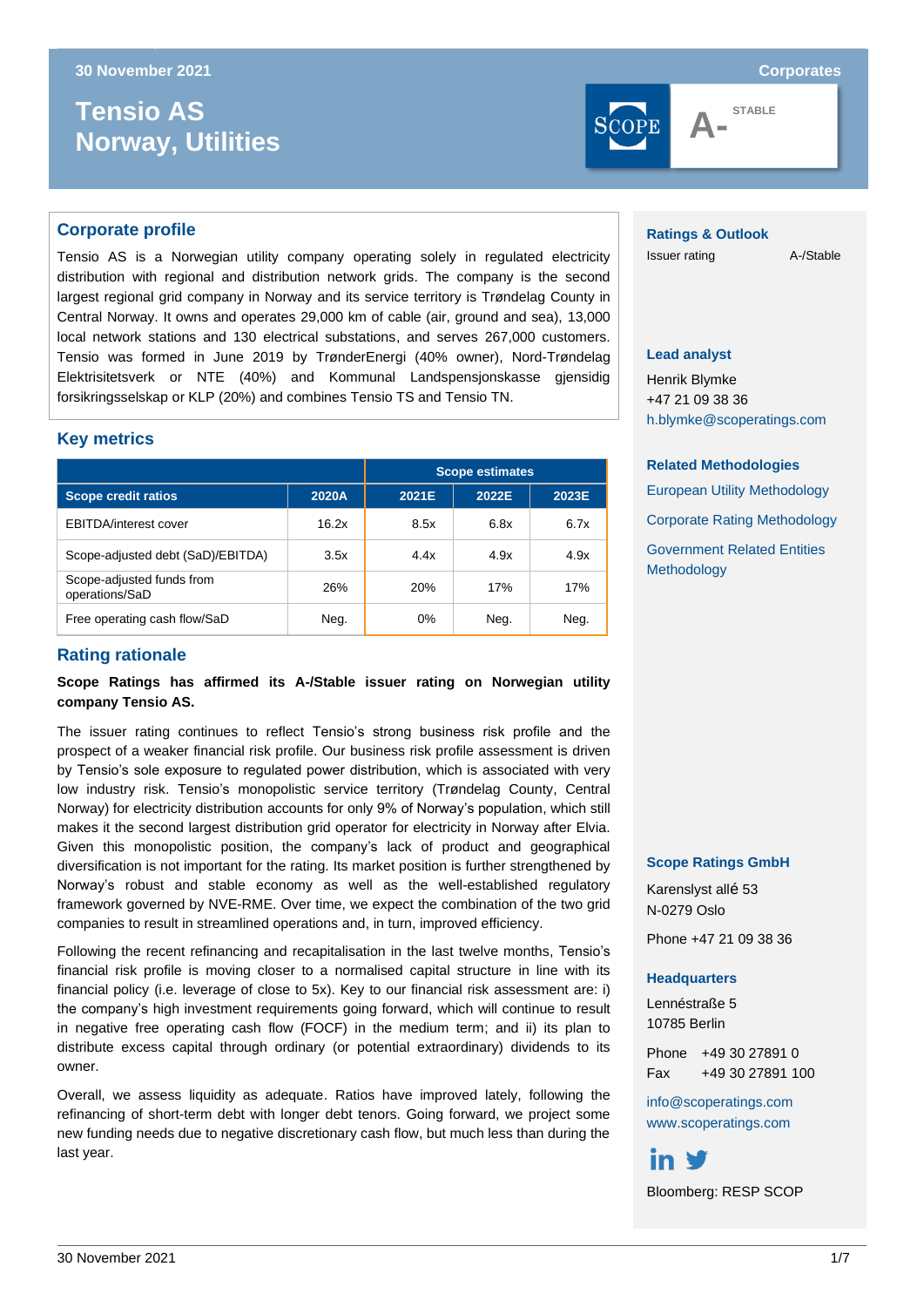

As regards supplementary rating drivers, the company's new financial policy leads to no adjustment as it is already incorporated in our financial risk profile assessment. Parent support continues to warrant a one-notch uplift from Tensio's standalone rating, based on the application of our Government Related Entity (GRE) rating methodology, using a bottom-up approach. Our assessment of indirect majority municipal ownership of Tensio is based on potential parent support, determined not by the standalone performance or credit quality of TrønderEnergi and NTE, but by the capacity and willingness of their municipal owners to provide support if needed. This rationale is in line with our approach to other Scope-rated Norwegian utility peers with majority municipality ownership.

# **Outlook and rating-change drivers**

The Stable Outlook reflects our expectation that Tensio will continue to generate cash flow from monopolistic and regulated grid operations. The Outlook also assumes that the company will strive towards planned recapitalisation, which should result in leverage, in terms of Scope-adjusted debt (SaD)/EBITDA, moving closer to 5x. We also assume that the company will remain indirectly majority owned by Norwegian municipalities.

A positive rating action could be warranted if Tensio keeps SaD/EBITDA with significant headroom to its leverage target, following positive FOCF and reduced dividend distributions, at around 4x on a sustained basis.

A negative rating action could be triggered by a financial policy change that significantly weakened Tensio's financial risk profile, exemplified by SaD/EBITDA moving towards 6x on a sustained basis. A reduction in indirect municipal ownership to below 50% and the loss of GRE status could also trigger a downgrade.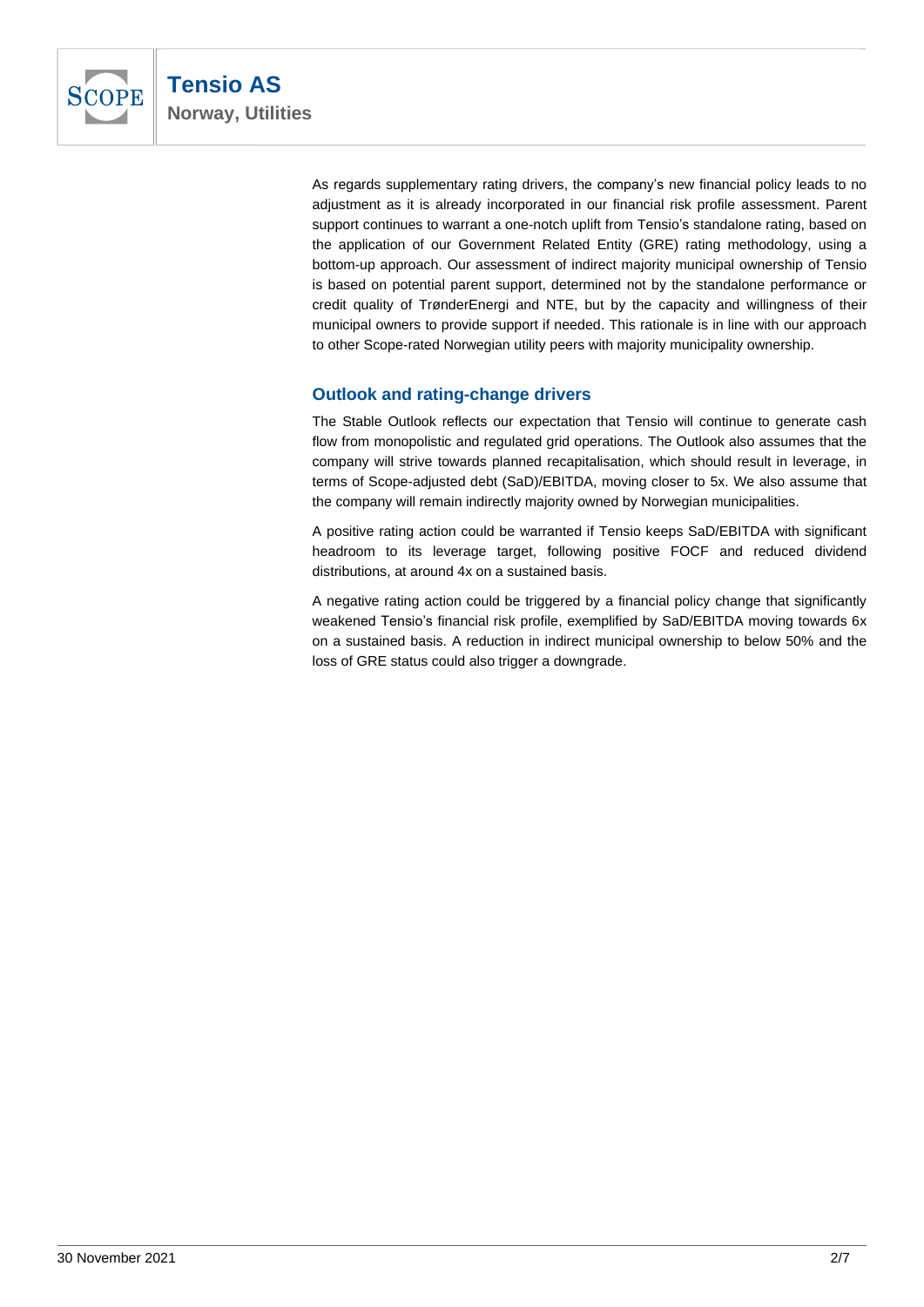

#### **Rating drivers**

#### **Positive rating drivers Negative rating drivers**

- Pure monopolistic power distribution company with stable and predictable cash flows
- Operating under a well-established regulatory framework in Norway
- Long-term and committed majority owners, which indirectly have the capacity and willingness to provide parent support through the municipalities

- Aim of increasing leverage through extraordinary dividends to meet targeted capital structure
- High investment needs indicate negative FOCF in the medium term
- Limited geographical outreach and short track record as a combined company (i.e. not fully merged)

#### **Rating-change drivers**

|  | Positive rating-change drivers |
|--|--------------------------------|
|  |                                |

Positive FOCF and reduced dividend distributions, exemplified by SaD/EBITDA of around 4x on a sustained basis

#### **Negative rating-change drivers**

- Change in financial policy that could significantly weaken financial risk profile, exemplified by SaD/EBITDA moving towards 6x on a sustained basis
- Reduced indirect municipal ownership to below 50% and loss of GRE status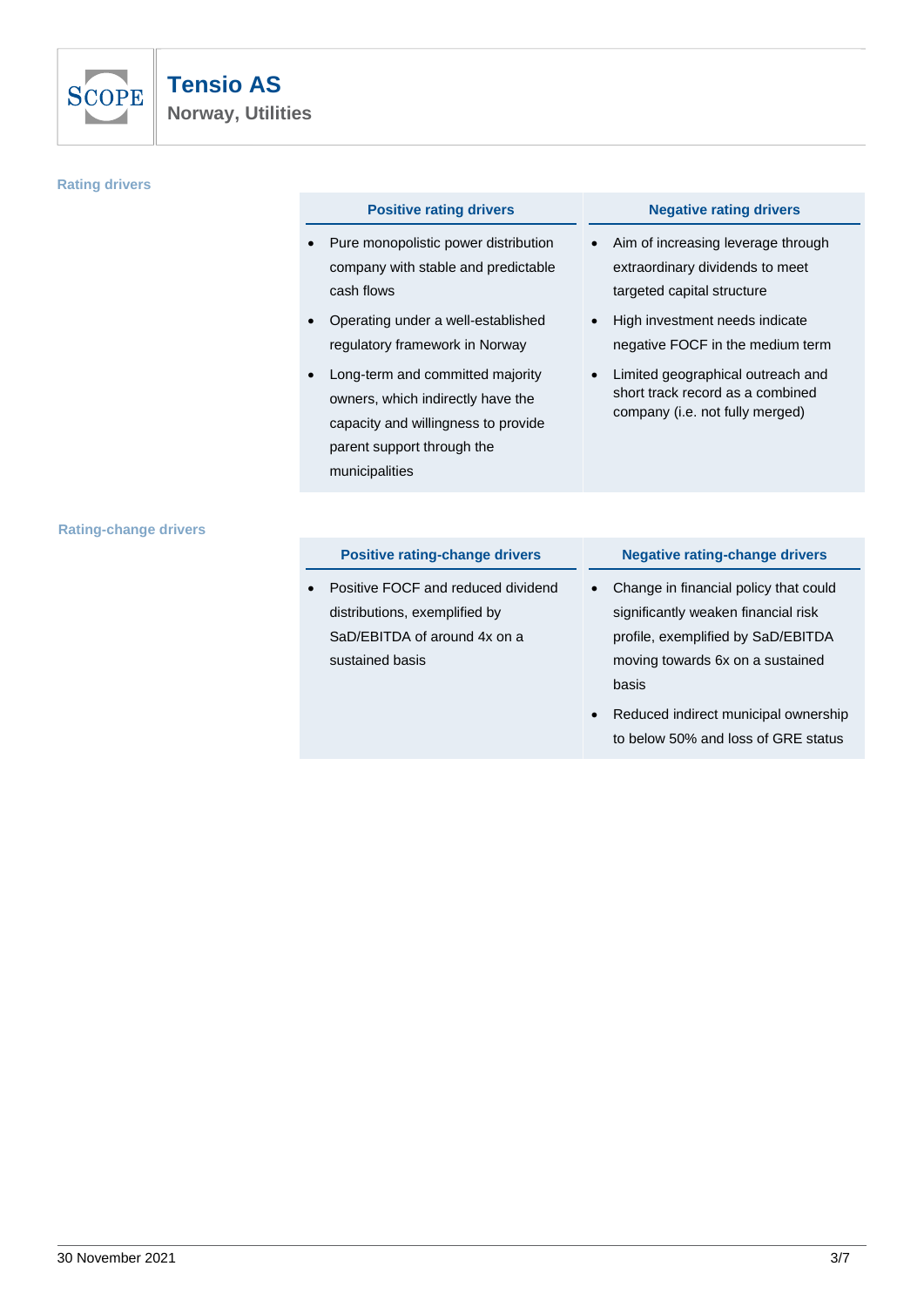

# **Financial overview**

|                                                                   |                | <b>Scope estimates</b> |                |                |
|-------------------------------------------------------------------|----------------|------------------------|----------------|----------------|
| <b>Scope credit ratios</b>                                        | 2020           | 2021E                  | 2022E          | 2023E          |
| <b>EBITDA/interest cover</b>                                      | 16.2x          | 8.5x                   | 6.8x           | 6.7x           |
| SaD/EBITDA                                                        | 3.5x           | 4.4x                   | 4.9x           | 4.9x           |
| Scope-adjusted funds from operations/SaD                          | 26%            | 20%                    | 17%            | 17%            |
| FOCF/SaD                                                          | $-2.9%$        | 0.1%                   | $-3.7%$        | $-4.0%$        |
| Scope-adjusted EBITDA, in NOK m                                   |                |                        |                |                |
| <b>EBIT</b>                                                       | 550            | 570                    | 525            | 566            |
| add: depreciation                                                 | 296            | 322                    | 332            | 352            |
| <b>Scope-adjusted EBITDA</b>                                      | 846            | 892                    | 857            | 918            |
| Scope-adjusted funds from operations, in NOK m                    |                |                        |                |                |
| <b>EBITDA</b>                                                     | 846            | 892                    | 857            | 918            |
| less: (net) cash interest per cash flow statement                 | $-52$          | $-101$                 | $-122$         | $-133$         |
| less: cash tax paid per cash flow statement                       | 0              | 0                      | 0              | $\mathbf 0$    |
| add: depreciation component, operating leases                     |                |                        |                |                |
| add: other                                                        | $-21$          | $-34$                  | $-34$          | $-34$          |
| Scope-adjusted funds from operations                              | 769            | 757                    | 700            | 751            |
| Scope-adjusted debt, in NOK m                                     |                |                        |                |                |
| Reported gross financial debt                                     | 2,986          | 3,900                  | 4,381          | 4,616          |
| less: cash, cash equivalents                                      | $-169$         | $-161$                 | $-312$         | $-252$         |
| add: cash not accessible                                          | $\overline{7}$ | $\overline{7}$         | $\overline{7}$ | $\overline{7}$ |
| add: pension liability adjustment                                 | 136            | 136                    | 136            | 136            |
| other                                                             | $\blacksquare$ |                        | $\overline{a}$ |                |
| Scope-adjusted debt                                               | 2,959          | 3,882                  | 4,212          | 4,507          |
| <b>Liquidity</b>                                                  |                |                        |                |                |
| Total available liquidity (cash & undrawn credit lines) in NOK bn | 0.8            | 0.5                    | 0.6            | 0.6            |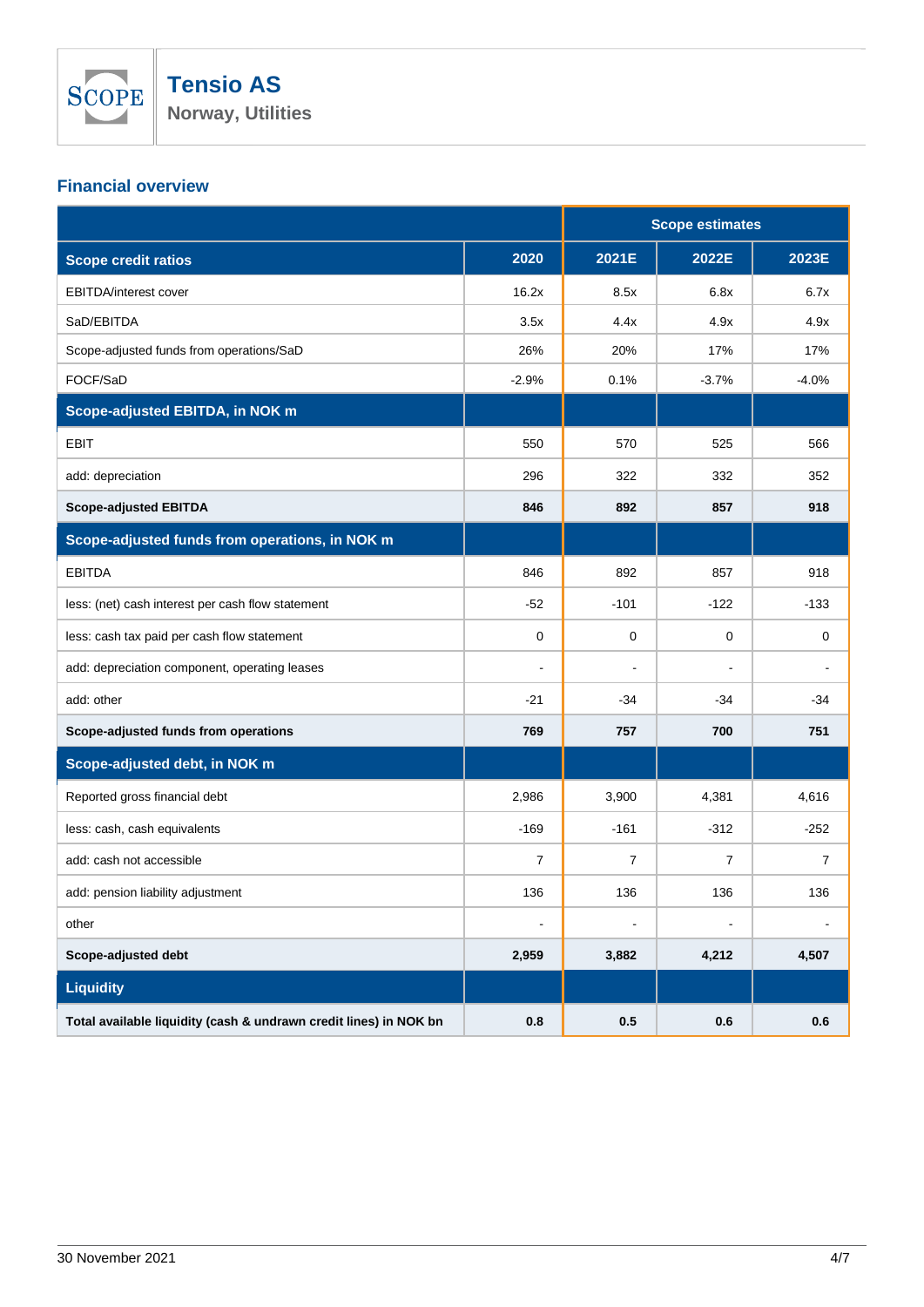

### **Recent events and updated Scope forecast**

Tensio's main financial credit metrics have developed slightly more favourably than anticipated one year ago, in connection with the initial coverage. The positive development is the result of an increased top line due to high volumes and greater allowed income, in combination with good cost control, which lowered other operating costs. In terms of operations, Tensio's development has been stable and good, with a continued focus on enhanced efficiency from the combination of the previous NTE and TrønderEnergi grid divisions. The cost improvement programme is well ahead of plan, and the company has identified further synergies and efficiencies that can be realised in the years ahead.

As of June 2021, leverage has decreased compared to YE 2020. This is, however, slightly misleading as the company approved another capital allocation to the owner in Q2 2021, which was executed in September 2021. Since the initial rating, Teniso has carried out two such transactions (Q4 2020 and Q3 2021), which combined have transferred NOK 1.5bn back to the owners through extraordinary dividends, relating to the original transactions when Tensio was created. This development is in line with our expectations and management's previous statement that it would increase leverage towards 5x.



**Figure 1: EBITDA in NOK m (LHS) and margin % (RHS) Figure 2: SaD in NOK m (LHS) and SaD/EBITDA (RHS)**



We have updated our financial forecast for Tensio based on H1 2021 numbers, its recent operating performance and current market conditions and prospects. Overall, we forecast improved profitability but also increasing capex. We still expect the high investment requirements going forward to result in negative FOCF in the medium term, which, combined with the plan to distribute capital through extraordinary dividends to the owner, will continue to increase leverage. However, the leverage ratio is still likely to stay comfortable below 5x this year. We believe that Tensio will aim to move very close to a leverage of 5x, which is an important part of the company's financial policy.

Capital expenditure is mainly for maintenance and upgrades in the regional grid. It is also earmarked for new grid investments due to the building of power production plants by other companies.

Liquidity ratios have improved lately, with short-term debt refinanced via a 10-year loan granted by the Nordic Investment Bank. In September this year, the company also raised NOK 750m with a new five-year senior unsecured green bond. Refinancing needs will therefore be limited until the next debt maturity in 2023. Going forward, we project some new funding needs due to the negative discretionary cash flow, but much less than over the last year, following the recent debt transactions.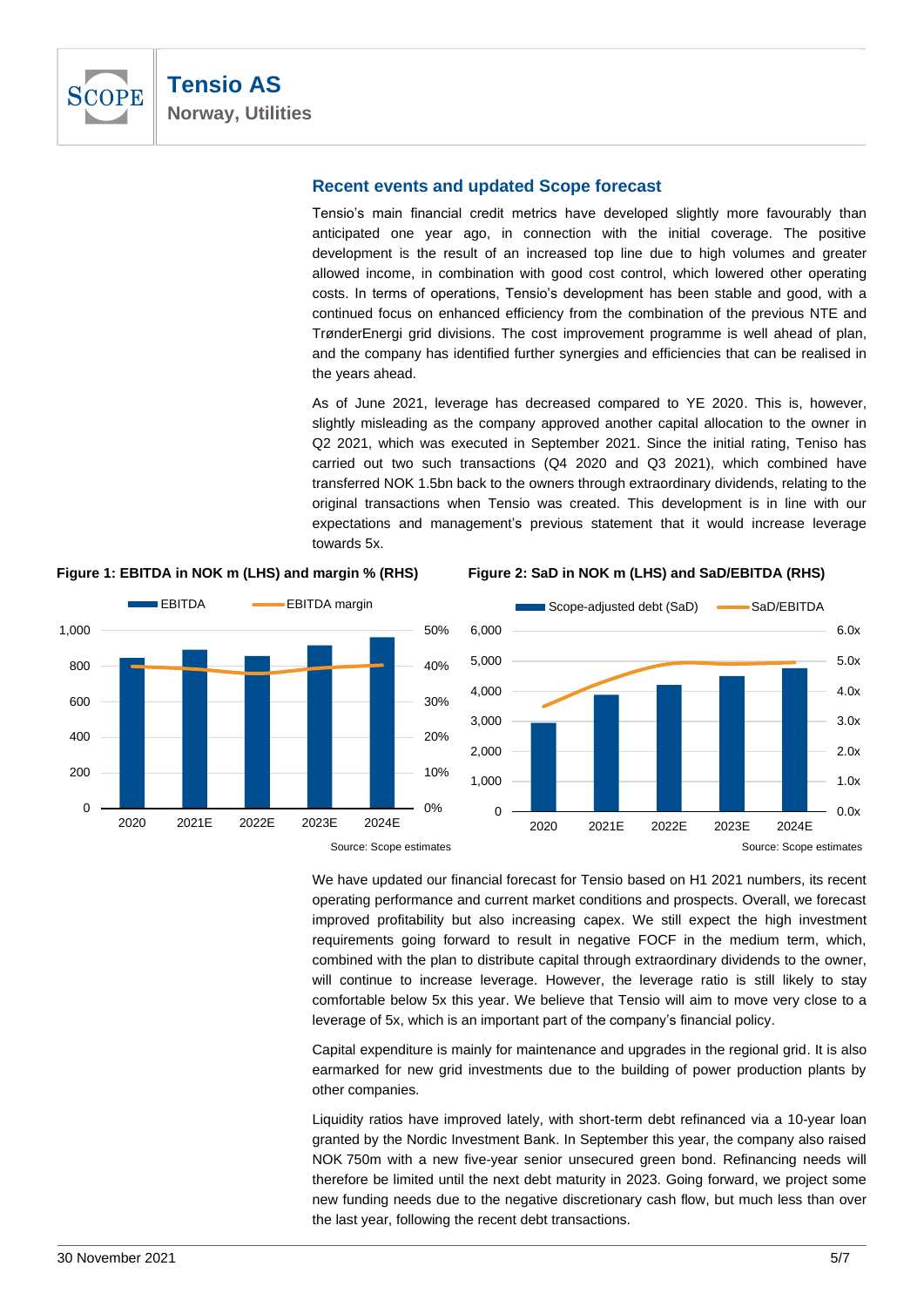

**Regulated power distribution** 

**Cost reduction and synergies should lead to higher efficiency** 

**and profit margins**

# **Summary of business and financial risk profiles**

Given Tensio's sole exposure to regulated power distribution, we assess industry risk as very low, which is a positive driver for the overall business risk profile. Further, given Tensio's monopoly position in its service territory, its lack of product and geographical diversification is not important for the rating.

Tensio's profitability is highly dependent on regulatory conditions set by NVE-RME and its operational efficiency compared with Norwegian peers. Over time, we believe the combined Tensio will benefit from streamlined operations and thus improved efficiency and profit margins. Overall, we assess Tensio's business risk profile as being in the strong A category.

#### **Figure 3: FFO & Discretionary cash flow in NOK m (LHS) and FFO/SaD (RHS)**



#### **Figure 4: Debt maturity schedule (excl. leasing amortisation) in NOK m**



Source: Scope estimates Source: Scope estimates Source: Scope estimates Source: Scope estimates

Our financial risk profile assessment is mainly forward looking, as the two grid companies were initially combined without transferring much debt from the two owners. Thus, historical credit metrics are less relevant pre-2020. However, based on the current financial policy in place, Tensio's investment programme and recapitalisation plans, we expect the company to move closer to a normalised capital structure by the end of 2021.

Although we expect operating cash flow to be solid and stable, the company's high investment requirements are likely to result in negative FOCF in the medium term. Overall, the negative anticipated FOCF, combined with plans to increase leverage towards 5x through dividends, constrains Tensio's financial risk profile.

#### **Supplementary rating drivers**

We make no adjustment for Tensio's new financial policy, as this is already incorporated in our financial risk profile assessment. The key principles of the company's financial policy are its target of net debt/EBITDA below 5x and the distribution of excess cash after investment requirements via dividends.

Parent support continues to warrant a one-notch uplift from the standalone rating based on our GRE rating methodology, using a bottom-up approach. Although Tensio does not have a single majority shareholder, we view the two utility owners (TrønderEnergi and NTE) as one due to their collective strategy, shareholder agreement and common interest in the company. The indirect majority municipal ownership in Tensio is based on potential parent support, determined not by the standalone performance or credit quality of TrønderEnergi and NTE, but by the ability and willingness of the municipal owners to provide support if needed.

**High investments result in negative FOCF**

**Financial policy accounted for in financial risk profile assessment**

**One-notch rating uplift for indirect majority municipal ownership**